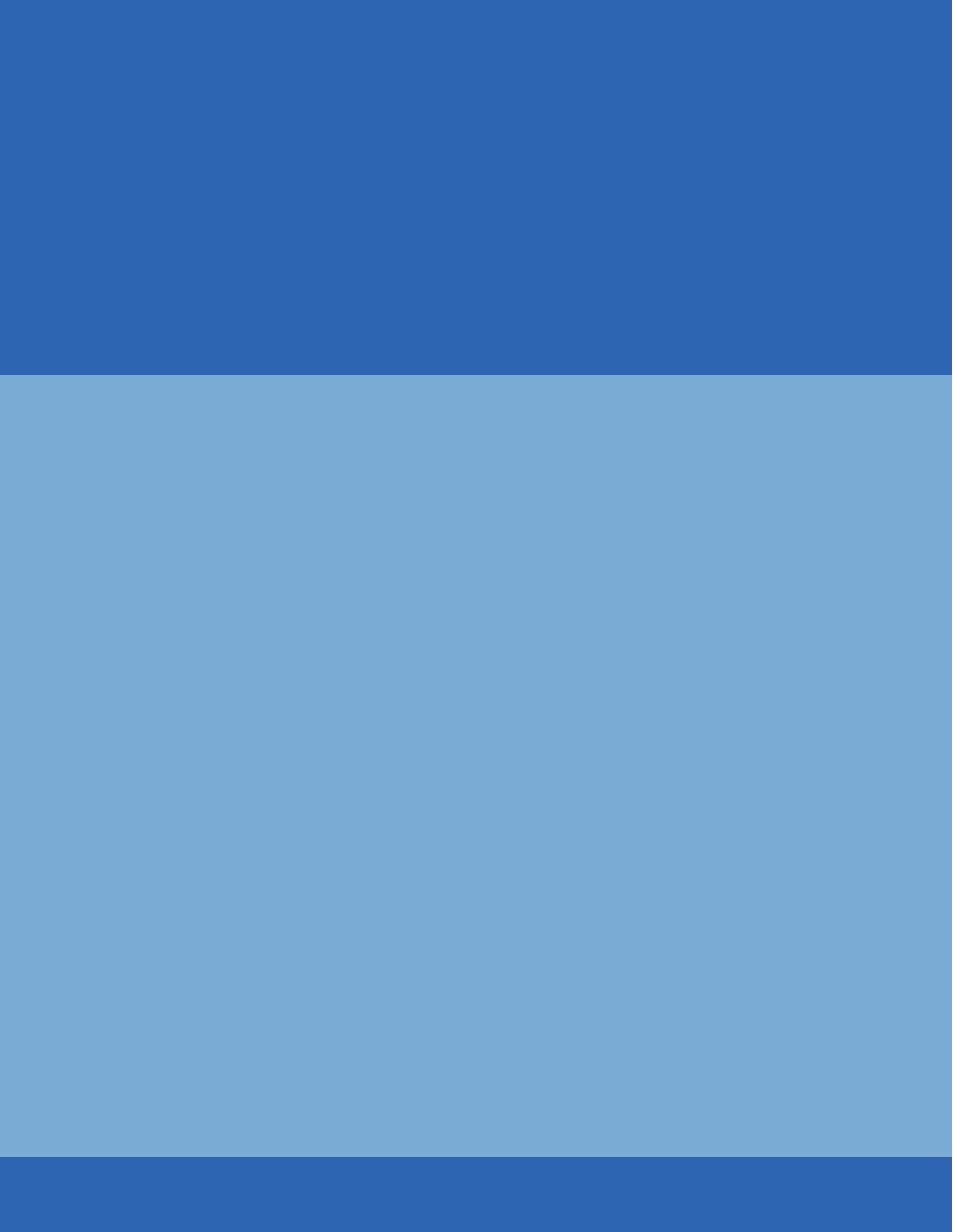**Strategic Analysis and Knowledge Support Systems (SAKSS) to Inform and Guide the CAADP Implementation Process**

*he New Partnership for Africa's Development (NEPAD) has made political and economic governance a cornerstone of its strategy as illustrated by its adoption of and commitment to the African Peer Review Mechanism (APRM). At the sectoral level, this philosophy translates into recognition of the need to improve policy and strategy planning and implementation. This in turn calls for tools to help generate the necessary knowledge to inform and guide sector policies and strategies in order to facilitate a successful implementation of the Comprehensive Africa Agriculture Development Programme (CAADP).*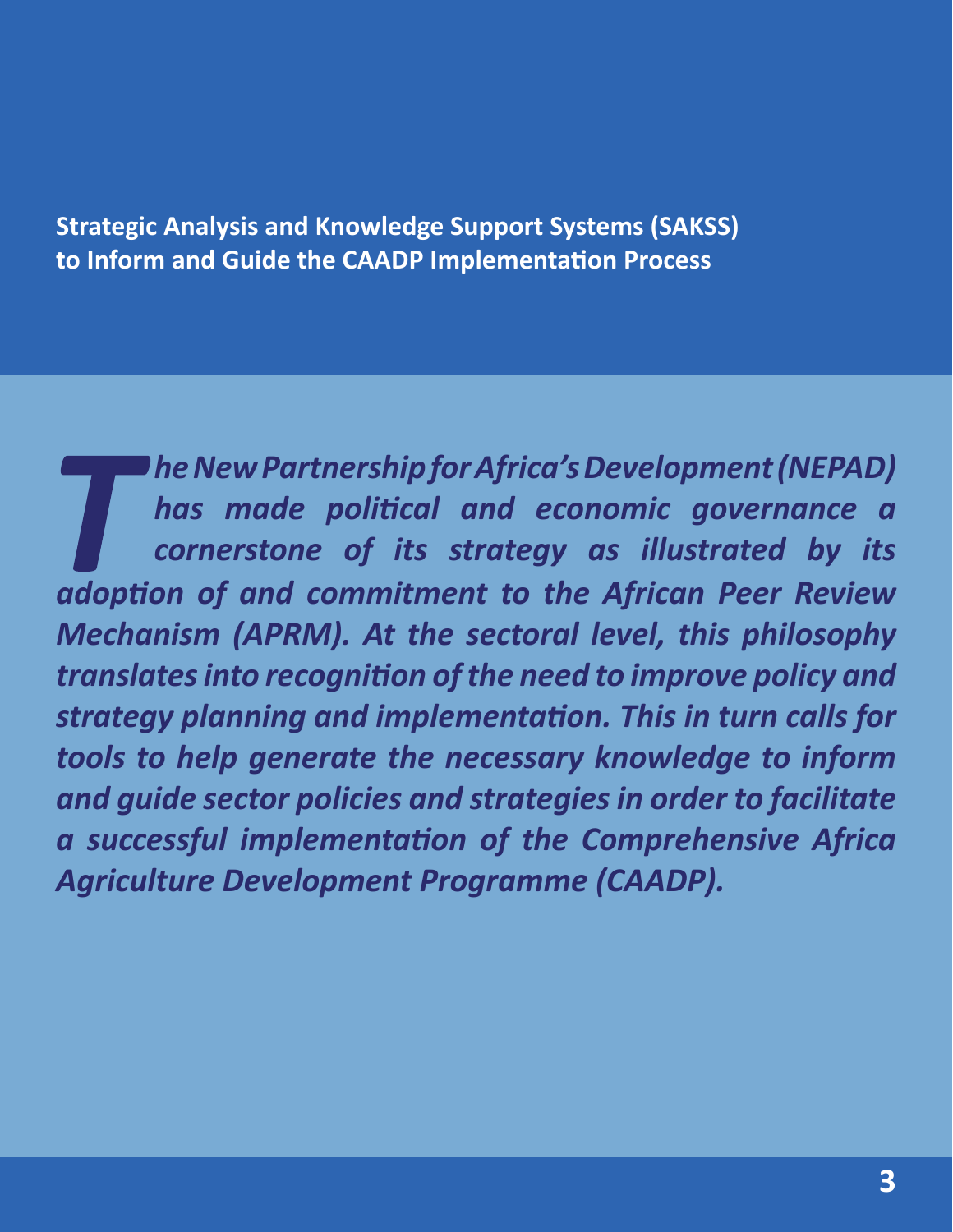# **CAADP**

#### **AS A STRATEGIC FRAMEWORK**

AADP is a strategic framework by which to guide country development efforts and partnerships in the agricultural sector. Similar to the broader NEPAD agenda, it embodies the principles of peer review and dialogue, which, when adequately followed and applied, will stimulate and broaden the adoption of best practices, facilitate benchmarking and mutual learning and, ultimately, raise the quality and consistency of country policies and strategies in the agricultural sector. The following are some of the most important CAADP principles and targets:

- 1. Designating agriculture-led growth as a main strategy to achieve the Millennium Development Goal of halving the proportion of people living on less than a dollar a day (MDG1);
- 2. Pursuing a 6 percent average annual sector growth rate at the national level;
- 3. Allocating 10 percent of national budgets to the agricultural Sector;
- 4. Exploiting regional complementarities and cooperation to boost growth;
- 5. Adopting the principles of policy efficiency, dialogue, review, and accountability, shared by all NEPAD programs;
- 6. Strengthening and expanding partnerships and alliances to include farmers, agribusiness and civil- society communities;
- 7. Assigning programme implementation to individual countries, coordination to designated Regional Economic Communities (RECs), and facilitation to the NEPAD Secretariat.

The successful application of these principles and the broad realisation of the targets require knowledge tools to encourage and support: (a) the move toward evidence-based and outcome-oriented programme design and implementation; (b) the practice of inclusive policy review and dialogue within and across countries; and (c) effective coordination and advocacy at the regional and continental levels.

## **REVIEW AND**

#### **KNOWLEDGE PROCESSES FOR A SUCCESSFUL IMPLEMENTATION OF CAADP**

Achieving the CAADP objective of broad-based agricultural sector growth across Africa cannot happen without greater efficiency and consistency in the planning and execution of sector policies and programmes, increased effectiveness in translating government expenditure into public goods and services, an adequate level of expenditure to sustain an annual sector growth rate of 6 percent and the expertise and mechanisms to regularly and transparently measure performance against targets

and keep policies and programmes on track. The review and dialogue processes under the CAADP agenda operate at three different levels:

- 1. Mutual Review at the Continental Level: There are two main mechanisms for review and dialogue at the continental level. The first is the African Partnership Forum (APF), which targets African leaders and their G8 partners and is supported by a technical secretariat at the Organisation for Economic Co-operation and Development (OECD). It is a forum for dialogue and review, at the highest level, with respect to programme performance and progress across the broad NEPAD agenda. The second mechanism, the CAADP Partnership Platform, focuses on the CAADP agenda. It brings together representatives of the leading RECs and other regional organisations dealing with agriculture, major bilateral and multilateral development agencies and private-sector and farmers'organisations.
- 2. Peer Review at the Regional Level: The leading RECs facilitate dialogue on and review of the CAADP implementation agenda through two distinct processes. The first regroups country representatives at the level of permanent secretaries and directors of planning. It focuses primarily on a collective review of implementation performance in individual countries and mutual learning to spread and accelerate progress toward CAADP goals and targets. The second process allows the leadership of the RECs and representatives from the private sector, farmers' organisations, and development agencies to track program progress and performance at the regional level and align development assistance and country policies and strategies with the CAADP targets and principles.
- 3. Progress review at the National Level: Country level implementation requires an inclusive dialogue and review process to ensure that policies and programmes, including budgetary policies and development assistance, are aligned with CAADP principles and are on track to meet CAADP objectives. The choice of mechanisms to facilitate this process depends on individual countries' institutional and technical realities, but each country must carry out a transparent, broad, and inclusive dialogue that ensures the effective participation of the agribusiness sector and farmers' organisations. The identification of the appropriate mechanisms takes place during the country roundtable process.

The review and dialogue processes described above add real value to current and future development outcomes to the extent that they are well informed and are supported through accurate and intelligent data derived from rigorous analysis of:

(i) the strategic and operational challenges of implementing the CAADP agenda at the regional andcountry levels;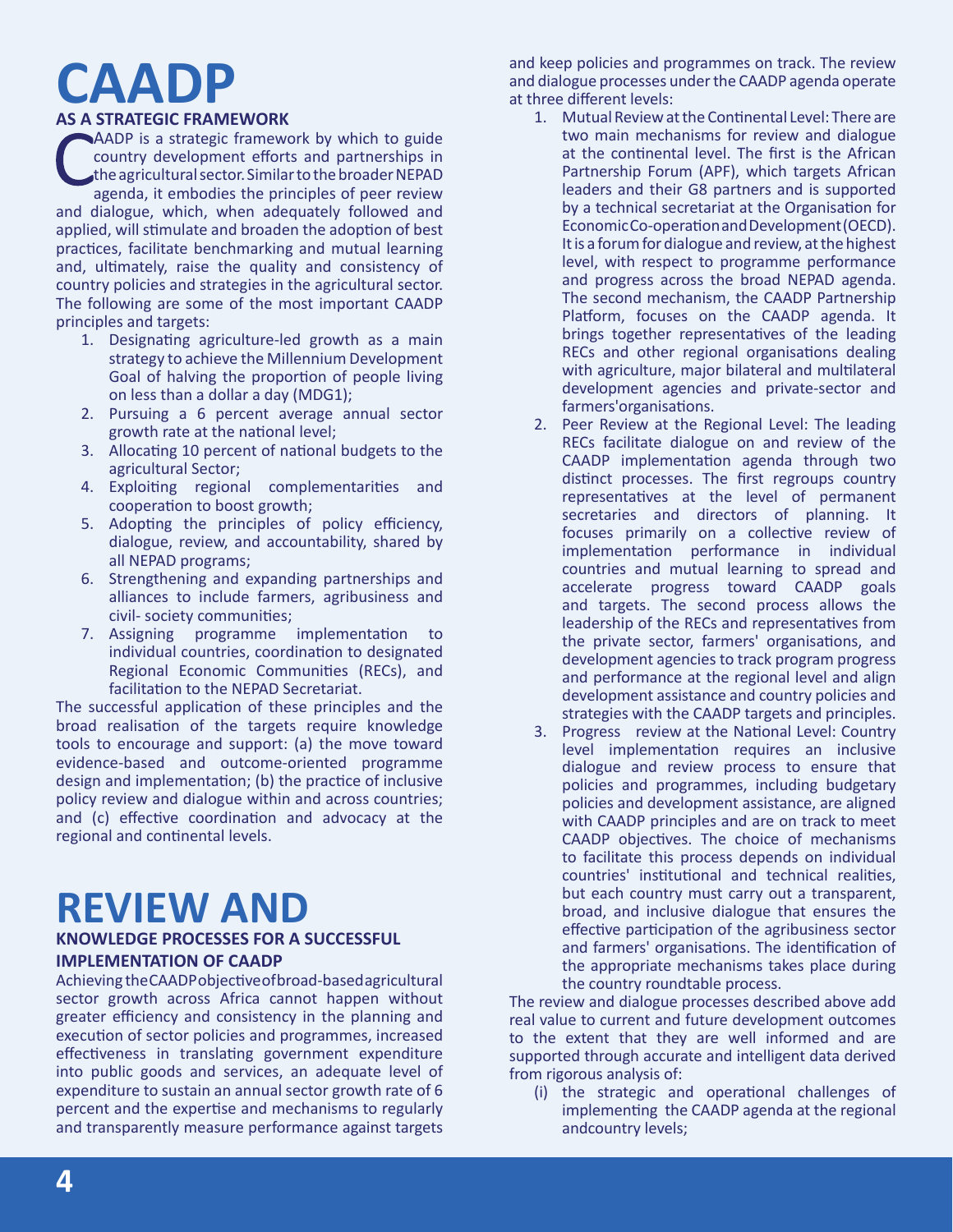- (ii) the adequacy of the conception and execution of the programmes and policy measures adopted to address these challenges; and
- (iii) the outcome of such programmes as well as their impact in terms of realizing the growth, poverty and food-security objectives of CAADP. This requires human capacities, technical infrastructure, analytical tools, and communications instruments to gather the relevant data and information and analyse it to generate credible, high-quality knowledge products, which can be stored and accessed as needed to inform and guide the debate associated with the review and dialogue processes.

The above capacities, tools, and instruments are needed both at the regional and country level and can be acquired by building upon and strengthening existing institutions and expert networks. In addition, these institutions and networks can be linked within and across countries at the regional level to create the necessary critical masses and exploit technical complementarities. To this end, three Regional Strategic Analysis and Knowledge Support Systems (ReSAKSS) have been established. The following sections describe the operation and key tasks of the ReSAKSS and provide an outline of the country level knowledge system to be established to support the implementation of the CAADP agenda in Nigeria as defined through the 5 point agenda under the 7 point agenda of Mr. President.

#### **The Regional Strategic Analysis and Knowledge Support Systems (ReSAKSS)**

As part of the CAADP implementation process, three of the leading RECs - the Common Market of Eastern and Southern Africa (COMESA), the Economic Community of West African States (ECOWAS), and the Southern African Development Community (SADC) have established the ReSAKSS in collaboration with the four Africa-based centres of the Consultative Group on International Agricultural Research (CGIAR): the International Institute of Tropical Agriculture (IITA) in Ibadan, Nigeria; the International Livestock Research Institute (ILRI), in Nairobi, Kenya; the International Crop Research Institute for the Semi-Arid Tropics (ICRISAT), in Bulawayo, Zimbabwe; and the International Water Management Institute (IWMI), in Pretoria, South Africa.

The objective of the three ReSAKSS nodes, which have been established in Ibadan, Nairobi, and Pretoria and are being coordinated by the International Food Policy Research Institute (IFPRI), is to facilitate access by the RECs and their member states to policy-relevant analysis of the highest quality in order to generate the necessary knowledge to improve policymaking, track progress, document success and derive lessonsthat can feed into the review and learning processes associated with the implementation of the CAADP agenda. They operate under coordination and governance structures chaired by the RECs. Although facilitated by the CGIAR centres, the ReSAKSS are not research entities or projects within these centres. The main tasks of the ReSAKSS can be summarised as follows:

Knowledge Management: to mobilise existing networks and centres of expertise at the international, regional, and national levels to assemble the needed capacities and knowledge and provide first-rate analytical and advisory services to countries and RECs in the design, implementation, and evaluation of CAADP programs.

Building Country-Level Knowledge Management Capacity: to provide assistance to countries in the establishment of national knowledge system nodes, and to promote cooperation with respect to generating, disseminating, and accessing knowledge products to support CAADP implementation, particularly shared standards and protocols for the collection, storage, and exchange of data as well as cutting-edge methodologies for policy and strategy analysis.

Support to Review and Dialogue Processes: to work with the national nodes to provide relevant and timely information to guide mutual review at the continental level, peer review at the regional level, and progress review at the country level. The corresponding support forums are the African Partnership Forum and the CAADP Partnership Platform at the continental level, the RECspecific coordination and governance structures at the regional level, and the review and dialogue mechanisms to be established at the country level as part of the CAADP implementation process.

The ReSAKSS also provides assistance to country nodes and helps foster collaboration and exchange among the various nodes in the region. In West Africa, the regional node (ReSAKSS WA) is hosted by IITA-Ibadan and operates under a coordination and governance structure chaired by ECOWAS which is implementing CAADP in its region in tandem with its common agricultural policy (ECOWAP).

#### **The Need for a Nigeria SAKSS Node**

Various development programmes and projects have been put in place to move the Nigerian economy forward. They are aimed at contributing to the achievement of the goals of the 7-Point Agenda and the Millennium Development Goals (MDGs) amongst others in both the agricultural and water resources sectors.

Efficient agricultural production and trade requires elements of information exchange, communication, transactions, knowledge and skill transfer. Weaknesses in these elements contribute significantly to poor agricultural productivity and rural poverty in developing countries. Successful agricultural innovation is about accessing, adapting and applying locally-relevant information and techniques to respond to rapidlychanging opportunities and threats.

Currently, several agencies of government are involved in the knowledge and information system management. These are coordinated by the National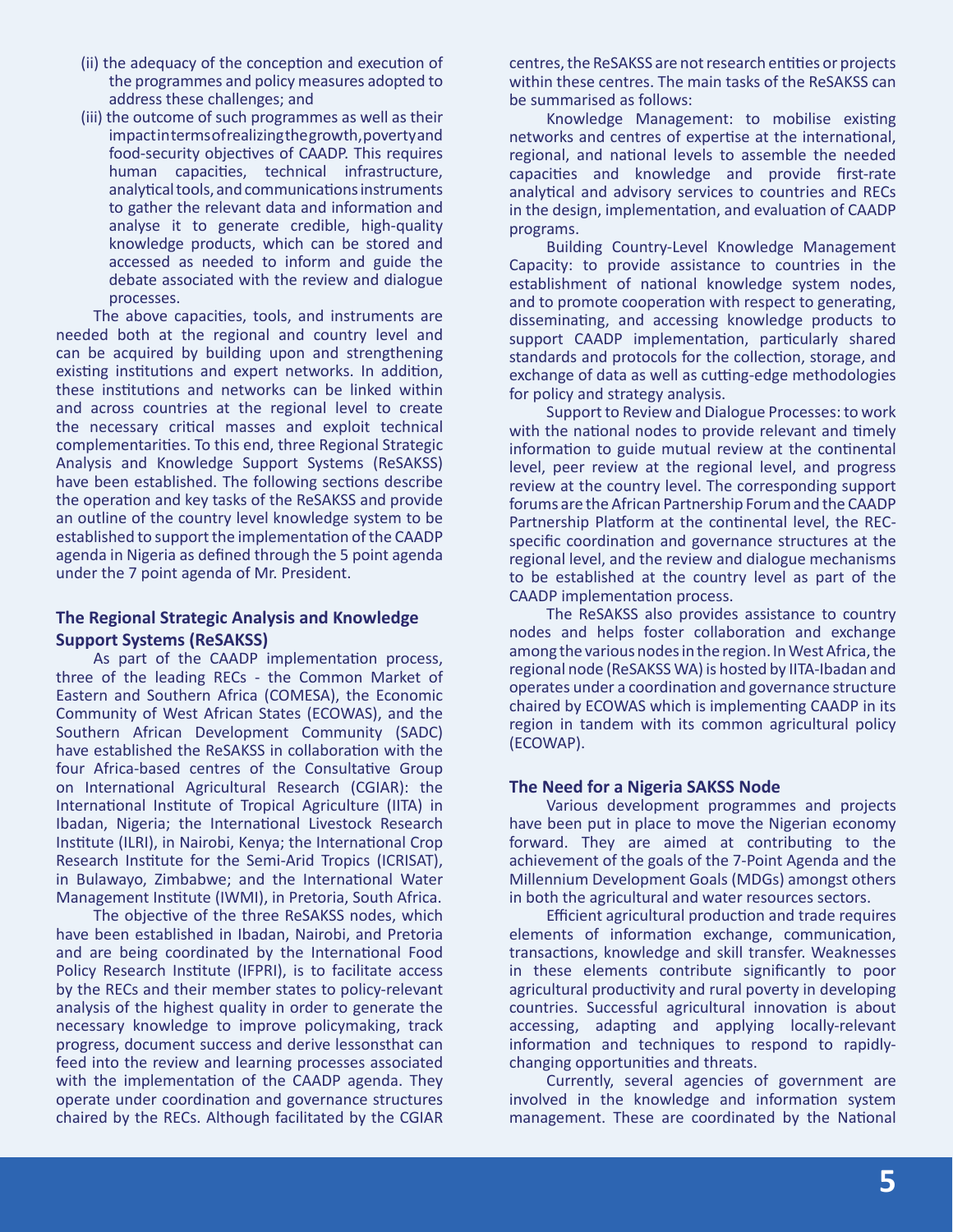Planning Commission (NPC) through the National Bureau of Statistics (NBS), Policy, Planning, Analysis and Statistics (PPAS) Department, National Food Reserve Agency (NFRA) with inputs from departments and agencies under the Federal Ministry of Agriculture and Water Resources (FMAWR).

The development policy processes are dynamic and will require a robust knowledge and information system in view of the extensive nature of the sector. In order to rapidly grow the economy and reduce poverty, several initiatives were put in place leading to the development of the country's 7-point agenda for economic growth and the 5-point agenda for agricultural development. The Nigeria SAKSS node will provide a framework within which targeted knowledge products emanating from policy-relevant research, objective analysis, and high quality local data can be used for planning, design implementation and monitoring of the programmes.

In the past 2 years, a lot of analytical work and consultations have been conducted to agree on the strategy elements and options for achieving agricultural growth, poverty reduction, food security and economic growth. The National Food Security Programme (NFSP) and the MTSS provide much of the background information on the implementation strategies. The Vision 2020 Action Plan is also aligned with these broad objectives.

#### **The Role of the Nigeria SAKSS**

The aim of the knowledge-management component of the CAADP agenda is to add value to the efforts of individual countries, to ensure that they have an information and knowledge system that aids dialogue and evidence-based decision making. Thus, Nigeria will establish a Country Strategic Analysis and Knowledge Support System (Nigeria-SAKSS) as a technical component of an inclusive review and dialogue mechanism to facilitate better policy design and successful implementation of the main strategies to achieve agriculture-led broad based economic growth for the country. The guiding strategies include the MDGs and NEEDS II and the 6 themes of ECOWAP/CAADP and NEPAD.

#### **Objectives and Operating Principles of SAKSS**:

The objectives of SAKSS in Nigeria are to:

- 1. Ensure a stronger and integrated knowledge and information support system in the country for managing knowledge and data on the rural economy, evidence-based agricultural policy analysis and informing rural development strategy decisions at all levels;
- 2. Generate actionable policy research for filling knowledge gaps that would help strengthen the development and implementation of Nigeria's agricultural development and food security strategies;
- 3. Improve national capacity for policy analysis by building a cadre of well-trained policy analysts within relevant government agencies and to

strengthen their links to a network of policy analysts in national research organizations and elsewhere;

- 4. Facilitate improved and informed dialogue on policy issues among government, donors, research community and civil society through organization of regular policy workshops and roundtables;
- 5. Provide direct inputs for agricultural development to strengthen its policy component in collaboration with partners.

 The Nigeria SAKSS will be guided by the following operating principles:

- Policymakers and researchers at the national, state and local levels will play a considerable role in setting project priorities;
- Activities will build on existing work and capacities in the country wherever possible by working through partnerships and networks;
- Activities will be carried out in collaboration with national partners to strengthen national capacity and improve the quality and relevance of policy research;
- It will seek active participation of the private sector, partners and users of programme outputs;

#### **Key elements of SAKSS**

Its key elements entail:

- integration of relevant data and knowledge into a coherent knowledge management system.
- identifying gaps in information that are critical to decision making
- creating a policy environment that supports agricultural productivity growth
- establishment of a country knowledge-network among researchers, policymakers, and other key stakeholders
- synthesis of rural and agricultural information and knowledge.
- Improving the data-base in the country through better integration and enhanced access to information available at the micro, meso, and macro levels (where possible, spatially referenced).
- Identifying, applying, and disseminating an array of scientific tools and spatially-based information systems to help in generating improved rural strategies and in assessing "best-bet" investment options available for the country as a whole, for different regions and by development domain.
- Informing rural and agricultural policy and investment decisions and making them more transparent.

#### **Operation and Governance of the Nigeria SAKSS Node**

The success of Nigeria SAKSS will depend on how key Nigerian partner organizations and stakeholders (e.g. research institutions, ministries, universities, state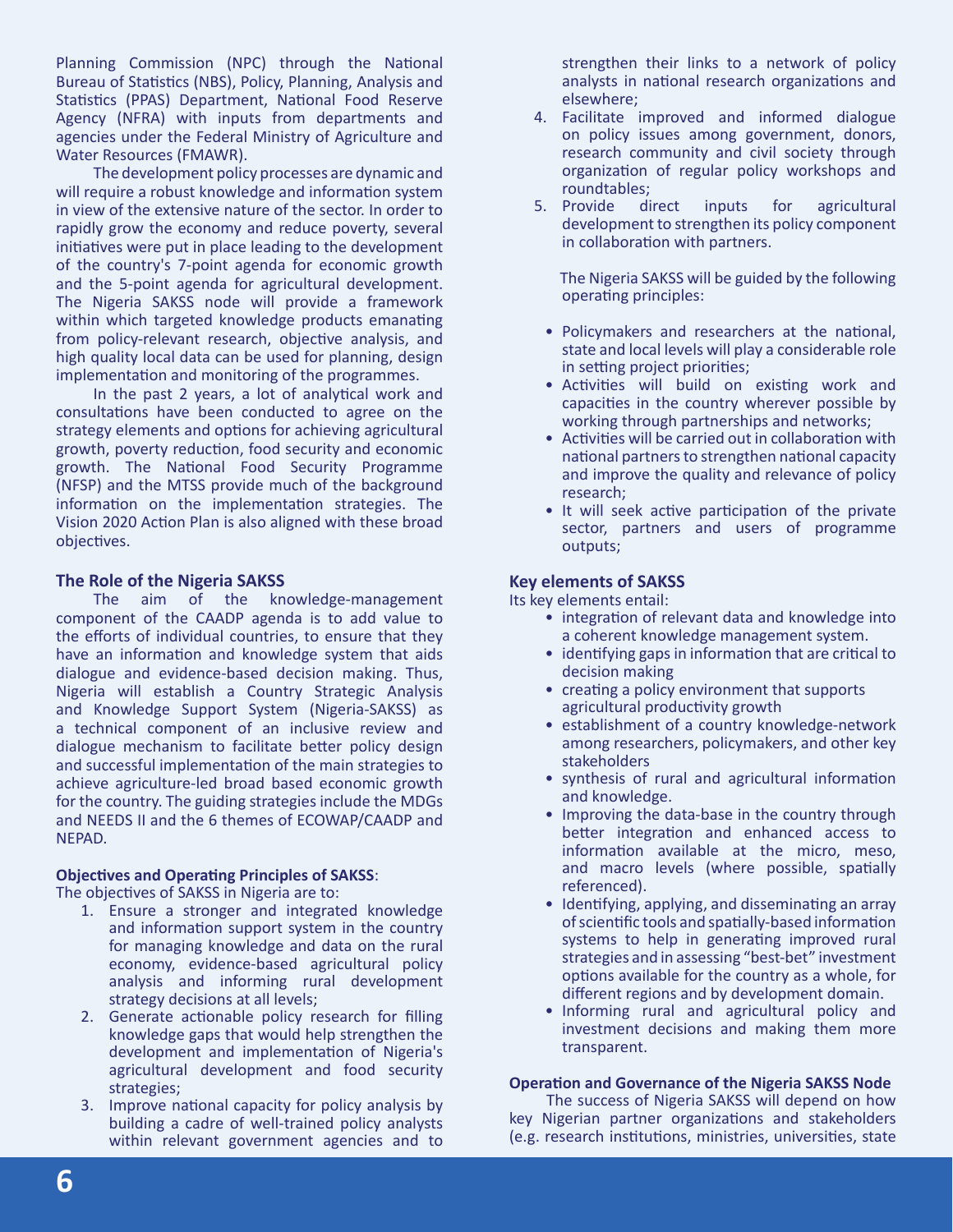and local governments, development partners and the private sector) perceive this mechanism to be useful for improving rural development strategy.

The programme will be under the overall supervision of the National Planning Commission (NPC) through the National Bureau of Statistics (NBS), but will be coordinated by the Policy, Planning, Analysis and Statistics (PPAS) Department of the Federal Ministry of Agriculture and Water Resources (FMAWR). The departments, agencies and parastatals of the ministry will forward reports to PPAS following specific timelines. The National Food Reserve Agency (NFRA) will receive and forward inputs from the state ADPs while the Agricultural Research Council of Nigeria (ARCN) will coordinate reports from the research institutes. The development partners and civil society organizations will make inputs through a framework to be coordinated by the Food Security Theme Group with FAO as convener.

It is necessary to set up an inclusive Steering Committee whose role will be to ensure that the agenda of the SAKSS node remains relevant to the planning and implementation of all projects targeting food and nutrition security. The PPAS department is best placed to carry out the assignment in view of its statutory mandate and previous experiences and will be properly funded. The Steering Committee will review both the outputs and the agenda of the SAKSS node. The activities of the node will be identified through an all inclusive and dynamic process involving all major stakeholders.

Membership of the Steering Committee will be drawn, one each, from the PPAS, ARCN, NFRA, NAMIS, NBS, NAERLS, FAO and IFPRI. The Committee will determine all analytical tools, formats and facilities necessary for the assignment. It will meet twice a year (June/November) to review country data to be uploaded for wider use.

A Secretariat or Technical Unit (DATA UNIT) will be created to carry out the day-to-day activities of the node. The Unit will be of limited size and will incorporate technical staff of the Statistics Units of the PPAS (as Head), and one designated staff from ARCN (Research Data), NFRA (Production Data), and NAMIS (Market Data). The Unit will rely on a network of both users and suppliers of knowledge at the national and regional levels, particularly the RESAKSS-WA node, the existing national centers of expertise and the technical organs of existing professional organizations in the country. It will submit quarterly reports to the Committee.

#### **The Relationship between the ReSAKSS and the Nigeria SAKSS**

The diagram below illustrates the structures and relationships between the regional and the country SAKSS node. The ReSAKSS node, which operates under

the coordination of the REC-ECOWAS and with technical assistance from the CGIAR (IITA), focuses on generating strategic analysis and information to guide the CAADP agenda in the region. It collaborates with sub-regional research and other international research centers and uses their networks to mobilize expertise and generate the required knowledge products. The ReSAKSS also provides assistance to country nodes and helps to foster collaboration and exchange among the various nodes in the region.

In general, the country nodes operate under the coordination and technical support of the government and research institutions that are involved in the design and implementation of policies and strategies linked to the CAADP agenda as well as in the creation of knowledge and other information to support these policies and strategies. At the forefront of these institutions are the ARCN with supervisory role over the National Agricultural Research Systems (NARS), universities, statistics offices, professional organizations and other relevant research entities. The country node will cater to the needs of national institutions and stakeholders but also serve the needs of local organizations and administrators.

The Nigeria SAKSS will use a combination of an institutionalized approach and flow mechanism that collates information from the major programmes driving the CAADP initiative. Existing projects have incorporated monitoring and evaluation mechanisms in their systems to track performance and successful use of knowledge systems. The Nigerian node will collate reports from these projects and subject them to analysis by research based organizations with technical assistance from IFPRI. Though USAID has jump-started the preliminary activities in the Nigeria-SAKSS, continued support is assured through the first item on the 5-point agenda i.e. Developing Agricultural Policy and Regulatory System (DAPRS).

The Nigeria SAKSS node is not an institution but rather a mechanism by which to bring together the users and generators of knowledge by working with existing institutions and individuals within Nigeria, as well as by establishing links with the ReSAKSS node and international partners. The SAKSS secretariat (data unit) will rely on people from other institutions in the country to satisfy the large demand for knowledge products. The bottom part of the diagram on page 8 shows a schematic representation of the links between the Nigeria SAKSS node and various stakeholders in the country. The L shaped arrow on the left symbolizes the link between the Nigeria SAKSS node and the ReSAKSS node. The ultimate goal of both is to complement each other in supporting the review and planning processes mentioned in the middle of the diagram and described earlier in the text.